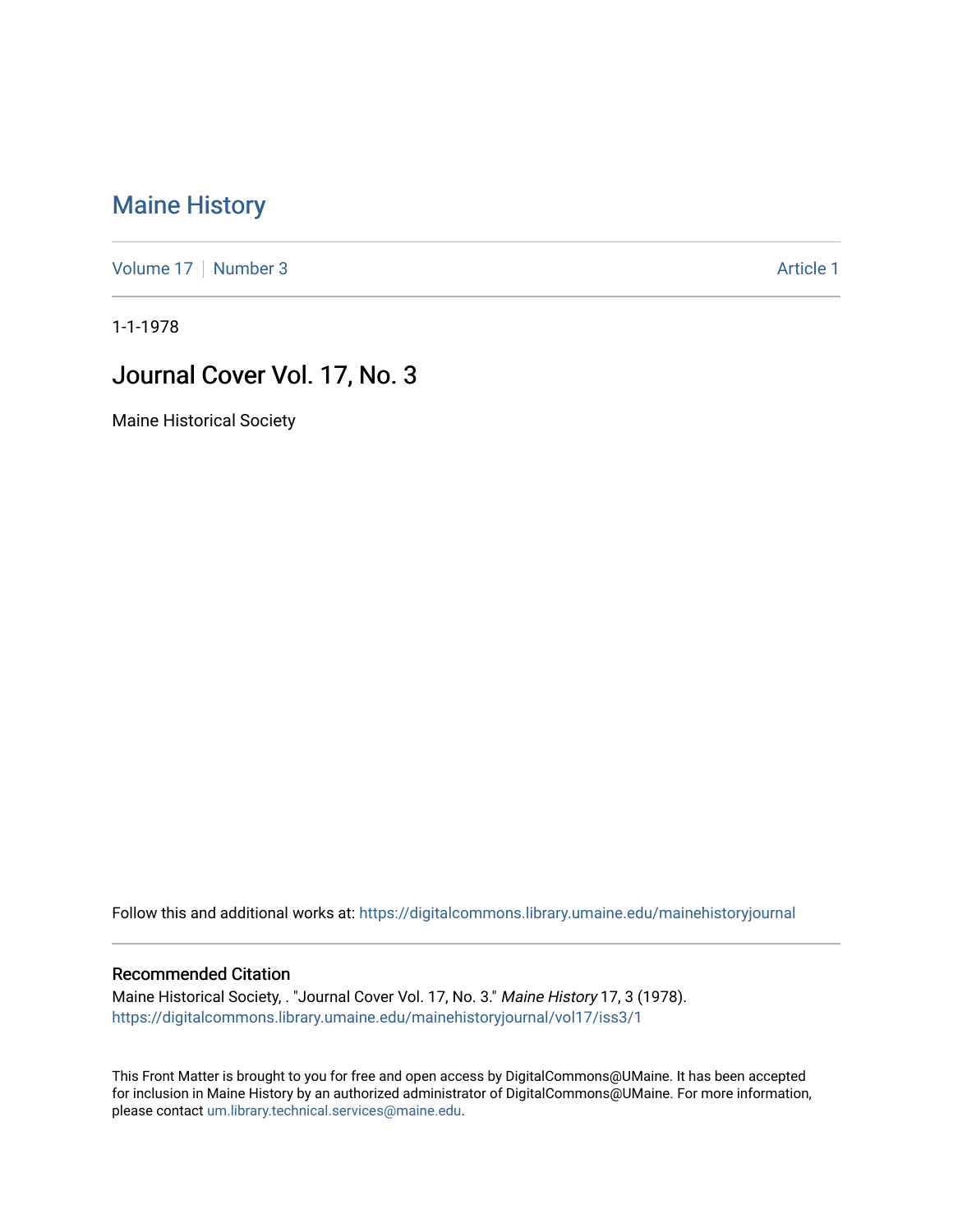

## *Maine Historical Society Quarterly*